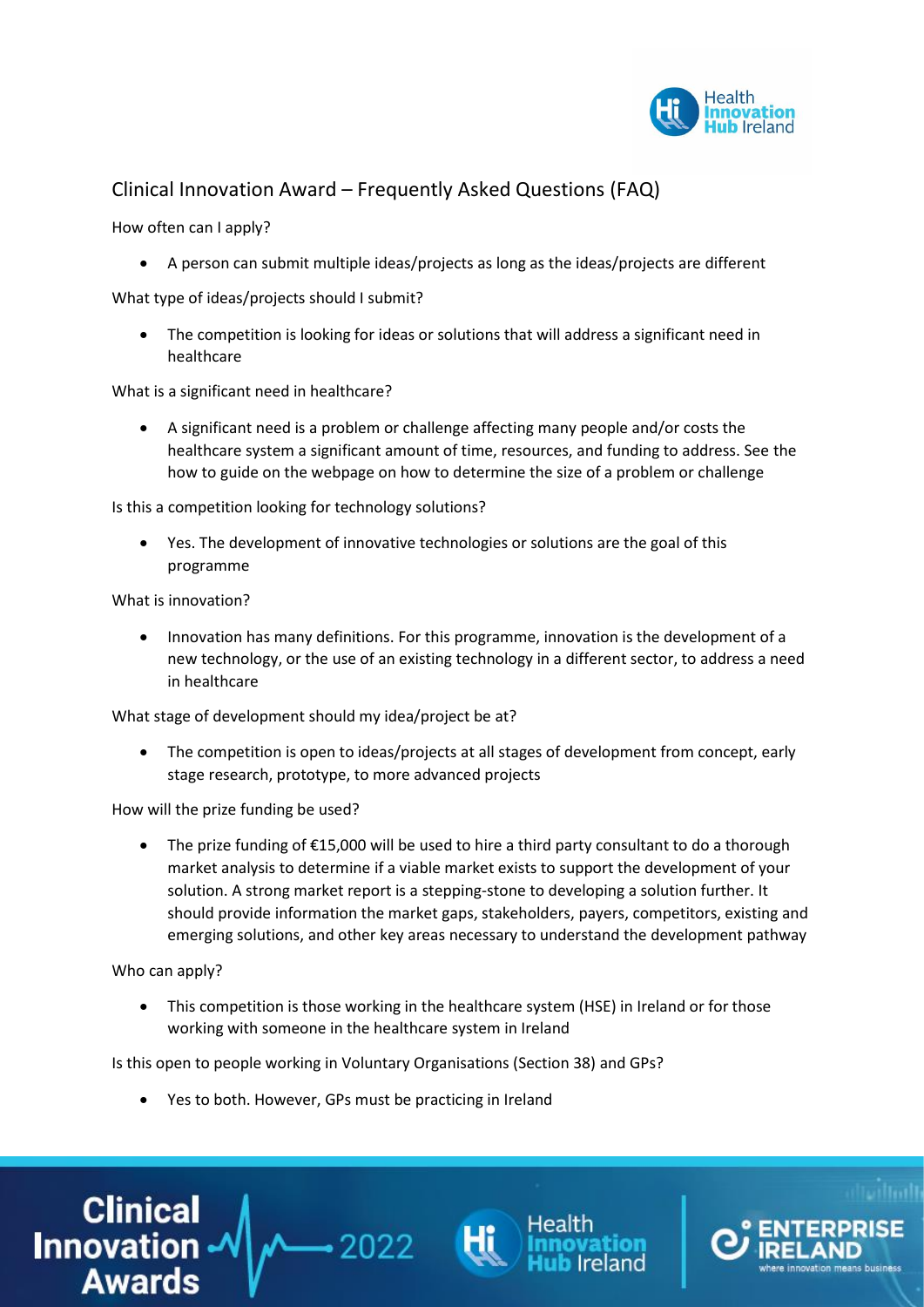

How to apply?

 Download the application (on the website) and see this info sheet (on the website). Link in with an academic institution (University, Technical University, Institute of Technology (IoT), etc.) for support. Applications require sign off from an academic institution's Technology Transfer Office. HIHI can assist with introductions.

What is a Technology Transfer Office?

- Ireland's Universities, Institutes of Technology (IoT) and research organisations have a professional technology transfer infrastructure in place to work with researchers, innovators, entrepreneurs, and companies to support new enterprises. Th[e Technology](https://www.knowledgetransferireland.com/Research_in_Ireland/Technology-Transfer-Offices/)  [Transfer Offices](https://www.knowledgetransferireland.com/Research_in_Ireland/Technology-Transfer-Offices/) (TTOs) help innovators to:
	- o Access new knowledge and expertise to drive [innovation through research](https://www.knowledgetransferireland.com/research_in_ireland/)  [collaboration,](https://www.knowledgetransferireland.com/research_in_ireland/) contracted services and consultancy
	- $\circ$  Identify and license new technologies and [intellectual property \(IP\)](https://www.knowledgetransferireland.com/managingIP/) relevant to their business.
	- o Make use of state-of-the-art facilities and equipment

Can I apply as part of a team?

 Yes. As long as the lead applicant is employed by the HSE, a Voluntary Organisation (Section 38), or a GP practicing in Ireland

Who owns the idea/intellectual property?

 Please contact HIHI for further information. Generally, this is dealt with on a case by case basis

What is in it for me?

- The winners will receive €15,000 from Enterprise Ireland to develop the project further (terms and conditions apply)
- The winners will have the opportunity to participate on the NHS Clinical Entrepreneurship Programme (CEP). Fess and some travel costs will be provided as part of the prize package (more on CEP below)
- The winners will be announced at Enterprise Ireland's Big Idea Event in October. Big Ideas is an Annual showcase event that highlights successful collaborations between higher education institutes, investors and state support. Enterprise Ireland led event that empowers the front-runners in Irish research, to take centre stage and pitch their technology solutions and business propositions to an audience comprised of the Irish research and investment communities. Big Ideas provides investor ready start-ups with a bespoke pathway to success, support with growing their business and creating jobs in Ireland

Buinical<br>|√- Innovation **Awards** 



 $-2022$